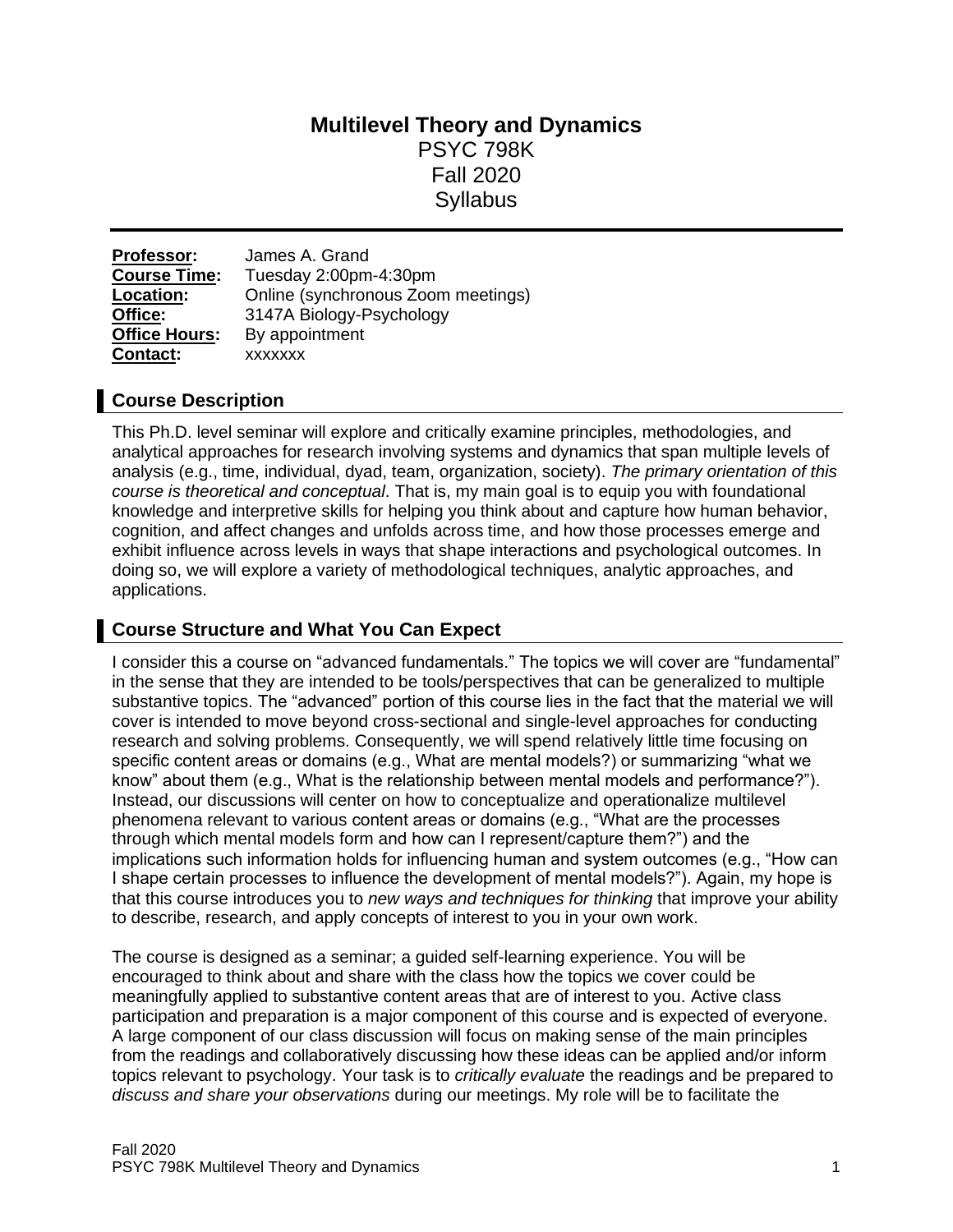learning process: *what YOU get out of the course will ultimately be determined by what YOU put into it*. My hope is that this seminar promotes an open discussion of ideas, thoughts, and exchanges that will benefit all involved as well as stimulate new ideas in our scientific community.

# **Evaluation**

Given the design of the seminar, *active participation* is a key component of the learning experience. Everyone is expected to be prepared to discuss the readings and to present their views. The seminar is also intended to help you develop your critical thinking and reviewing skills. Thus, contributing feedback on your colleagues' presentations and projects will be an important aspect of my evaluations. Finally, you will apply the concepts presented in the course to develop a novel team project. The project will involve you proposing, extending, and describing results from a computational model that elaborates an emergent phenomena unfolding in a multilevel system.

| Category                                         | Percentage<br>of Grade |
|--------------------------------------------------|------------------------|
| Active participation in discussions & activities | 30%                    |
| Final presentation for your team project         | 20%                    |
| Final team paper and project materials           | 50%                    |
| Гоtal                                            | 100%                   |

## **Readings**

The selected readings for this class are diverse and many are complex both conceptually and analytically. I do not expect you to have perfect comprehension of every article we cover in the course; however, I do expect all readings to be completed prior to each class, for you to understand the basic gist of the reading, and to prepare yourself to ask questions and contribute to class discussions on the topic. In preparing for class, you may want to ask yourself some of the following questions:

- Why was this reading assigned?
- In what way does a multilevel perspective change our thinking on the selected topic?
- What is the "proper" level of analysis? At what level do the authors operate?
- Do the levels of theory, measurement, analysis, and conclusion match?
- What did you find interesting about this article?
- In what other areas of OP/OB might we apply the approach, methodology, or conceptualization advanced in this paper?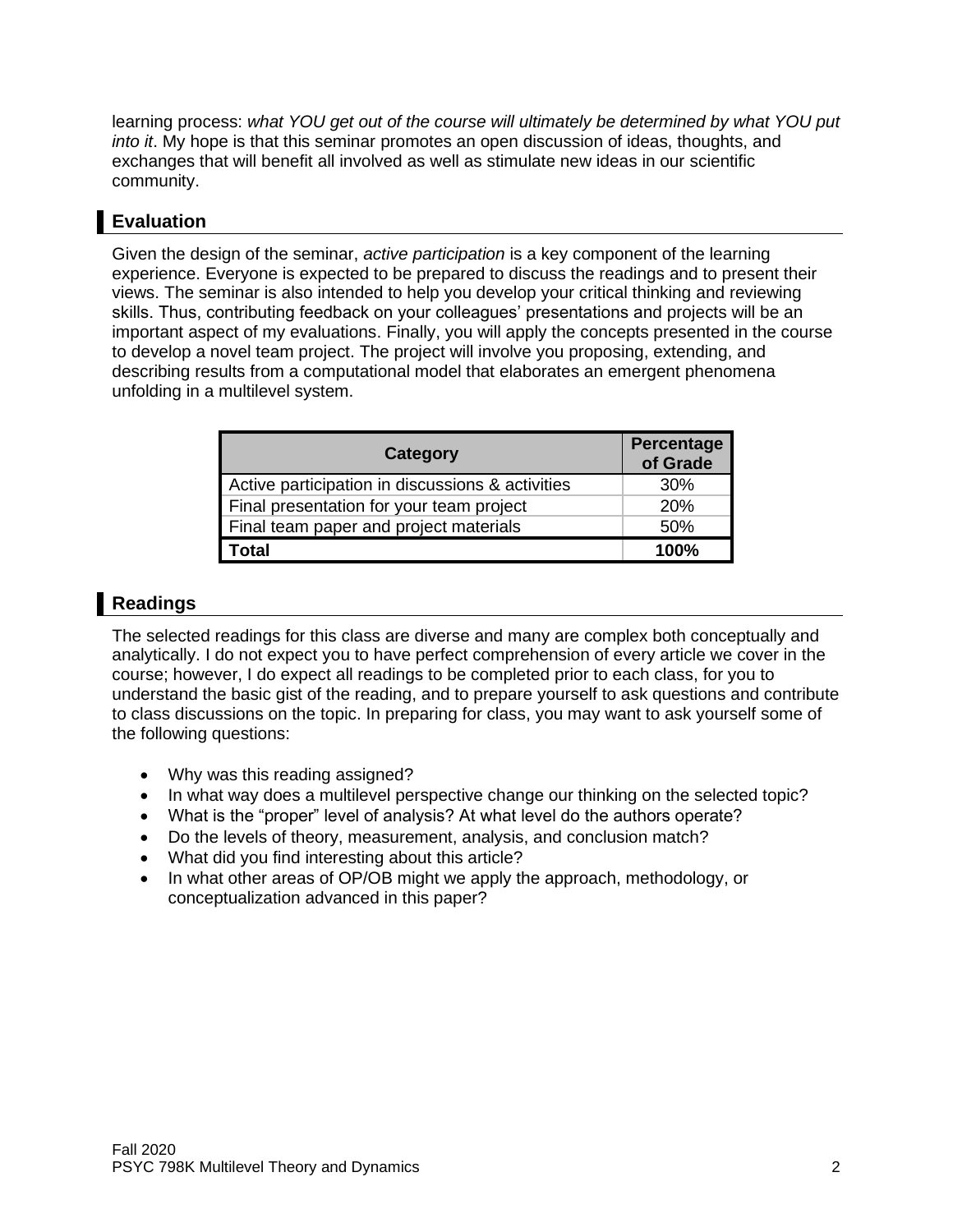# **Team Project**

The purpose of this course is to challenge you to explore psychological phenomena in the context of dynamic, multilevel, and social/organizational systems. Multilevel theory (MLT) and the methodological toolkit that has developed around it has become a staple in the industrialorganizational psychology and organizational behavior disciplines. However, and despite its widespread use, MLT has primarily been limited towards developing theory and carrying out empirical research that fits into a relatively narrow window of social/organizational effects. A major goal of this class is to push you into thinking beyond current applications of MLT and thus how we might advance the organizational sciences further. The purpose of the project for this course is to lay the foundations for achieving this goal. As such, our project will (perhaps) be a little different than the types you typically complete for your graduate courses.

In brief, *your task for the project is to develop, code, run, interpret, and write up the results from a computational model that captures an emergent phenomenon unfolding and playing out over time in a multilevel social/organizational system.* I recognize that this may be the first time that many of you have ever had to program a computer simulation—don't worry, I will teach you what you need to know to do this. I also recognize that coming up with an idea for a model, coding it, running simulations, analyzing/interpreting results, and writing up your findings is probably more than you'd be asked to do for a final project in a typical graduate class—don't worry, we will do several things to (hopefully) make this a less stressful experience:

- To lighten the load and spread out the work, the project will be completed in pairs or small groups (max 2-3 people per team).
- Rather than come up with a completely new computational model, your team will be tasked with extending an existing computational model that we will first replicate in class. Although this will somewhat limit the topic scope of the team project, it has the added benefits of (a) giving everyone a "common ground" from which to work, (b) allowing me and your classmates to more easily troubleshoot and problem solve conceptual and/or coding issues, and (c) provide an opportunity for us to explore how different assumptions, choices, and operationalizations—the building blocks of all theories—may (or may not!) lead to different predictions, conclusions, and interpretations. For these purposes, we will use the following as our focal computational model:

Dionne, S.D., Sayama, H., Hao, C., & Bush, B.J. (2010). The role of leadership in shared mental model convergence and team performance improvement: An agent-based computational model. *The Leadership Quarterly, 21*, 1035-1049.

• To make team assignments and help identify unique topics for each group to work on, you will each contribute several ideas for ways that the focal model could be extended. I will compile those ideas into a list, have you rank order your preferences for each topic, and then make team assignments based on those preferences. In this way, you will have some influence in shaping the team project in a direction that is hopefully aligned with your personal interests.

An overview of the timeline I anticipate for completing the project and associated benchmarks is provided below. There is some flexibility in when and how certain of these tasks can be completed, but sticking to this timeline will help keep your team on track:

• Week 8: Read the paper describing the focal computational model (this is provided in the readings for the week of 10/8, but you may want to read it earlier to start thinking about the project sooner!). You will submit your ideas for topics and extensions to the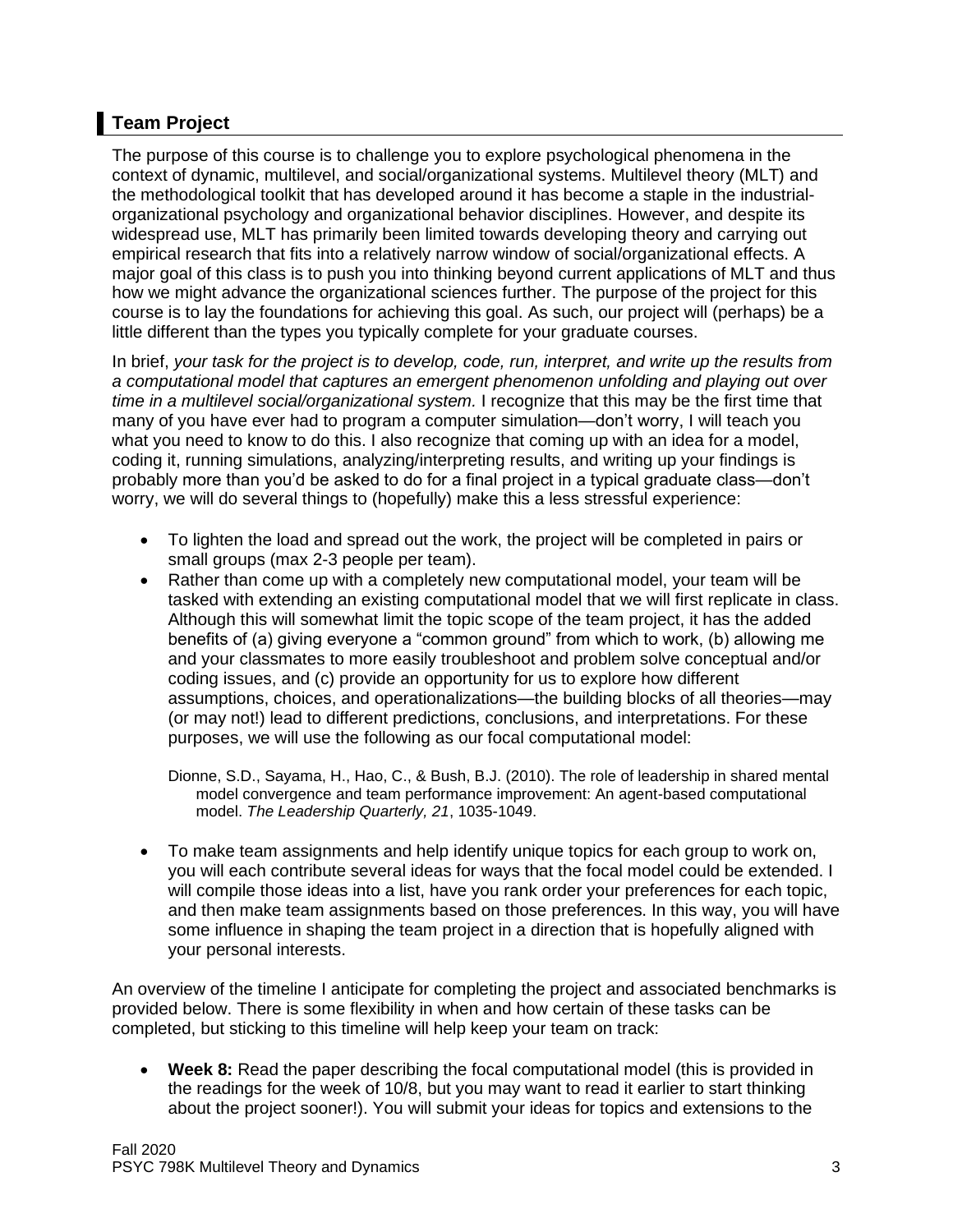model by **Monday 10/19**. I will compile the list of topics and then send out for you to review/rank by **Wednesday 10/21**. Assignments to your team and project topic will be made in class on **Thursday 10/22**.

- **Weeks 9-11:** We will work on replicating the focal computational model during our class meetings; however, we will likely not finish all the coding in class. Your goal for these weeks should be to ensure that you/your team has (a) successfully replicated the focal model and (b) identified and begun working on adding the needed revisions/extensions to your model for the team project **by the start of Week 12 (11/16)**.
- **Weeks 12-13:** Finalize the revisions/extensions to the computational model for your team project and begin identifying the simulations you will conduct and data/analyses you will use to examine your model **by the end of Week 12 (11/22)**. If possible, try to complete your simulations **by the start of Week 14 (11/30)**.
- **Weeks 14-15:** Begin conducting your analyses, visualizations, and interpretations of your simulations (Note: this may entail you running additional simulations as needed!). Each team will present their model and discuss/share their simulation results in class on **Thursday 12/10**.
- **Week 16:** Final model and project papers are due by **Friday 12/18**. The final materials you turn in for the project and paper should include everything described in the sections below.

## **Paper & Project Requirements**

You will submit two items for your final project—a paper and your final model/simulation code.

### *Paper requirements*

There are no strict page length requirements for the paper, though I anticipate that it will take around 15-20 pages to adequately summarize your model and results. The structure for the paper can vary, but it should contain the following "core" elements:

- 1. A *conceptual* description of the extensions/revisions you made to the original model, the supporting logic/rationale for these extensions, and the research questions you want to explore in the model (i.e., why did you make these extensions, what unique insights or questions do you want to examine, how are these relevant/valuable to the literature, etc.)
- 2. A descriptive summary of your model's "pseudocode" (i.e., summary of how the model "works" that is sufficient for a reader to grasp what is occurring as the model plays out)
- 3. A summary of the simulation(s) you conducted that describes and justifies (a) the parameters manipulated and (b) the data recorded/examined for analysis
- 4. A summary of your simulation findings and analyses that provides insights into your research questions of interest
- 5. A (brief) summary of the predictions generated by your model, future directions for empirical research based on your simulations, and potential extensions/refinements to improve and/or advance your computational theory/model

### *Project code requirements*

You will submit the final R files containing the model code and simulation scripts used to generate the data reported in your final paper. Ideally, these script files will be clearly commented so that another person could look at your code and easily understand what is happening. You are NOT required to submit any of the data produced by your simulation(s) or any additional files/scripts used to clean and analyze your data, though you may if you want.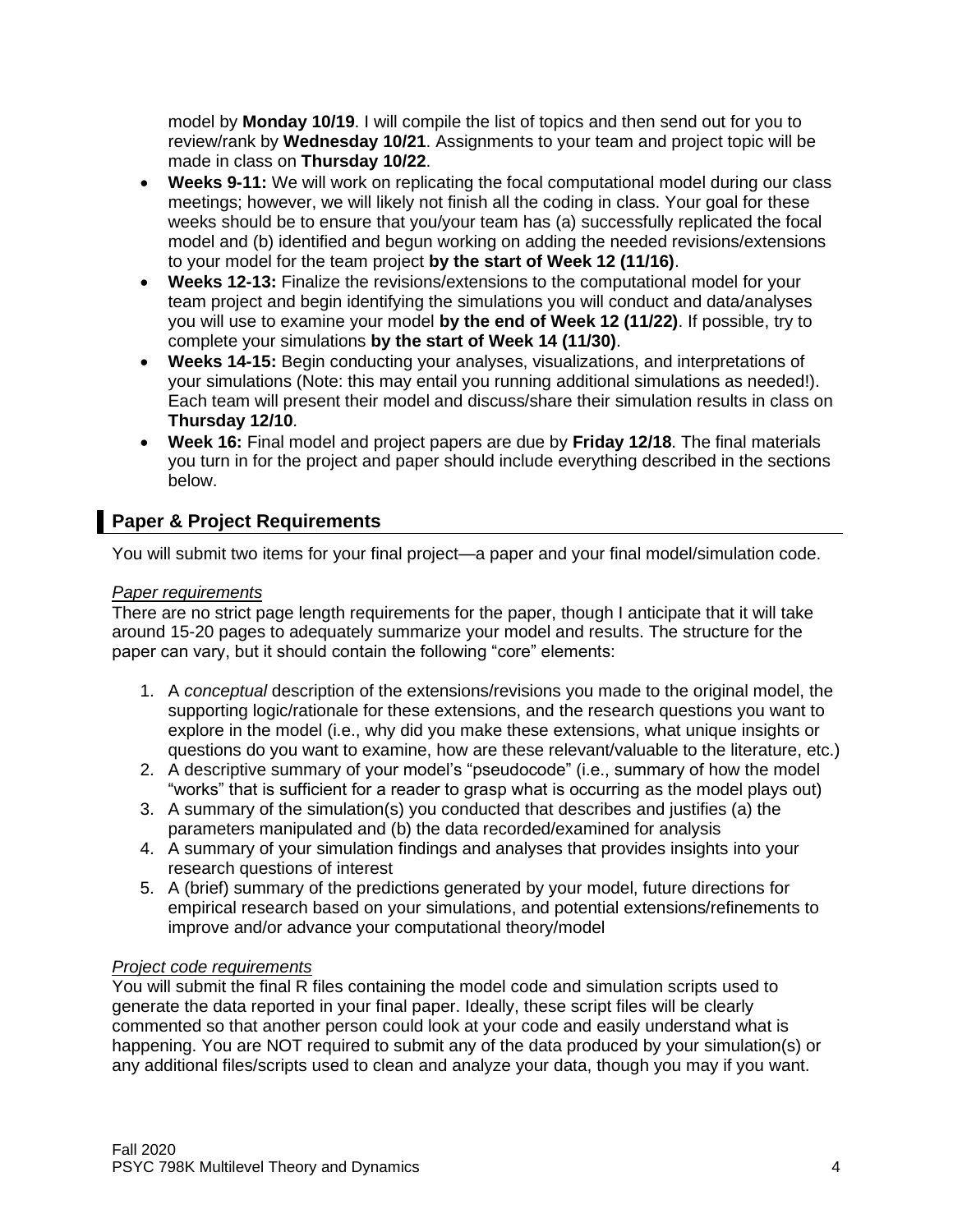| <b>Week</b> | Date   | <b>Topic</b>                                                                                              | Unit                                                                                       |
|-------------|--------|-----------------------------------------------------------------------------------------------------------|--------------------------------------------------------------------------------------------|
| 1.          | 9/3    | Introduction & course overview                                                                            |                                                                                            |
| 2.          | 9/10   | Organizations as systems                                                                                  | "Classic" &<br>Contemporary<br><b>Principles of MLT</b>                                    |
| 3.          | 9/17   | Principles of MLT (Part I)                                                                                |                                                                                            |
| 4.          | 9/24   | Principles of MLT (Part II)                                                                               |                                                                                            |
| 5.          | 10/1   | Aggregation, analysis, & validation in MLT                                                                |                                                                                            |
| 6.          | 10/8   | Dynamics and emergence in ML systems<br><b>Guest speaker:</b> Goran Kuljanin (DePaul University)          | <b>Key Concepts for</b><br><b>Advancing ML Thinking</b>                                    |
| 7.          | 10/15  | Network science and MLT<br><b>Guest speaker: Michael Braun (DePaul University)</b>                        |                                                                                            |
| 8.          | 10/22  | Computational theory<br><b>DUE 10/19: FINAL PROJECT IDEAS</b><br><b>DUE 10/21: TOPIC/PROJECT RANKINGS</b> |                                                                                            |
| 9.          | 10/29  | Model building fundamentals in R                                                                          | <b>Building &amp; Evaluating</b><br><b>Theories Involving</b><br><b>Dynamic ML Systems</b> |
| 10.         | $11/5$ | Agent-based model building in R                                                                           |                                                                                            |
| 11.         | 11/12  | Agent-based model building in R                                                                           |                                                                                            |
| 12.         | 11/19  | Simulating agent-based models in R<br>Analyzing, interpreting, and visualizing models                     |                                                                                            |
| 13.         | 11/26  | NO CLASS - Have a Happy Thanksgiving!                                                                     |                                                                                            |
| 14.         | 12/3   | Simulating agent-based models in R<br>Analyzing, interpreting, and visualizing models                     |                                                                                            |
| 15.         | 12/10  | <b>Project presentations</b>                                                                              |                                                                                            |

# **Overview of Topics (Subject to change)**

16. Finals Week *Wrap-up & reflection DUE 12/18: FINAL PAPER & PROJECT MATERIALS*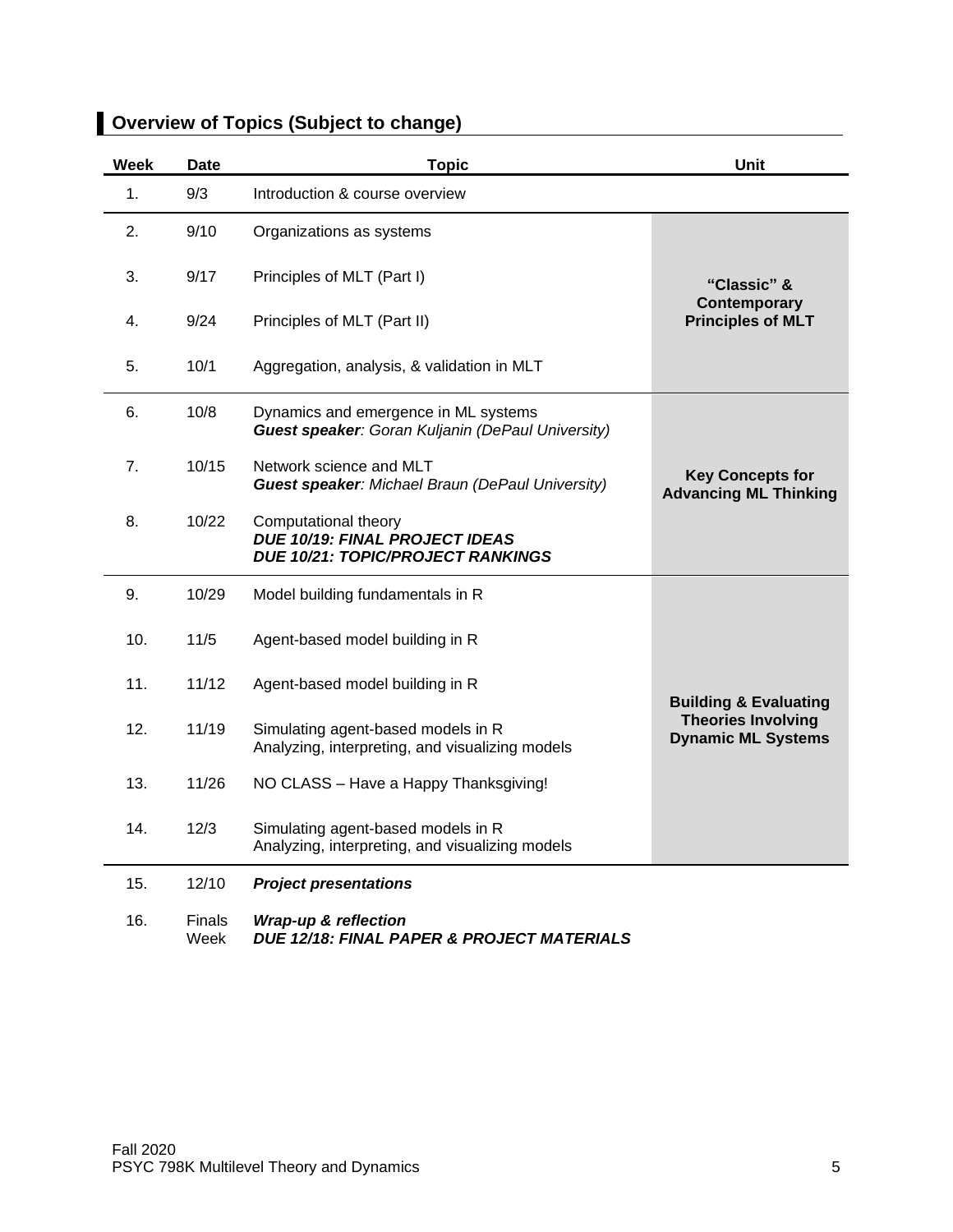### **Reading List & Course Schedule (Subject to change)**

#### 1. **Introduction & course overview**

No readings

#### 2. **Organizations as systems**

von Bertalanffy, L. (1950). The theory of open systems in physics and biology. *Science, 111*, 23-29.

- von Bertalanffy, L. (1972). The history and status of general systems theory. *Academy of Management Journal, 15*, 407-426.
- Katz, D., & Kahn, R.L. (1978). *The social psychology of organizations*. New York, NY: Wiley (Chapters 1-2, pp. 1-34).
- Roberts, K.H., Hulin, C.L., & Rousseau, D.M. (1978). *Developing an interdisciplinary science of organizations*. San Francisco: Jossey-Bass (Chapters 1-2, pp. 1-47).
- Weick, K.E. (1976). Educational organizations as loosely coupled systems. *Administrative Science Quarterly, 21*, 1-19.

#### 3. **Principles of MLT (Part I)**

- Rousseau, D.M. (1985). Issues of level in organizational research: Multilevel and cross-level perspectives. In L.L. Cummings & B. Staw (Eds.), *Research in organizational behavior* (Vol. 7, pp. 1-37). Greenwich, CT: JAI Press.
- Klein, K.J., Dansereau, F., & Hall, R.J. (1994). Levels issues in theory development, data collection, and analysis. *Academy of Management Review, 19*, 195-229.
- House, R., Rousseau, D.M., & Thomas-Hunt, M. (1995). The meso paradigm: A framework for integration of micro and macro organizational behavior. In L.L. Cummings & B. Staw (Eds.), *Research in organizational behavior* (Vol. 17, pp. 71-114). Greenwich, CT: JAI Press.
- Kozlowski, S.W.J., & Klein, K.J. (2000). A multilevel approach to theory and research in organizations: Contextual, temporal, and emergent processes. In K.J. Klein & S.W.J. Kozlowski (Eds.), *Multilevel theory, research, and methods in organizations: Foundations, extensions, and new directions* (pp. 3-90). San Francisco, CA: Jossey-Bass.
- Gully, S.M., & Phillips, J.M. (2019). On finding your level. In S.E. Humphrey & J.M. LeBreton (Eds.), *The handbook of multilevel theory, measurement, and analysis* (pp. 11-38). Washington, DC: American Psychological Association.

*[optional: The following two commentaries provide a brief and interesting back and forth on several of the points raised by Klein et al. (1994) – worth a quick read]*

- George, J.M., & James, L.R. (1994). Levels issues in theory development. *Academy of Management Review, 19*, 636-640.
- Klein, K.J., Dansereau, F., & Hall, R.J. (1995). On the level: Homogeneity, independence, heterogeneity, and interactions in organizational theory. *Academy of Management Review, 20*, 7-9.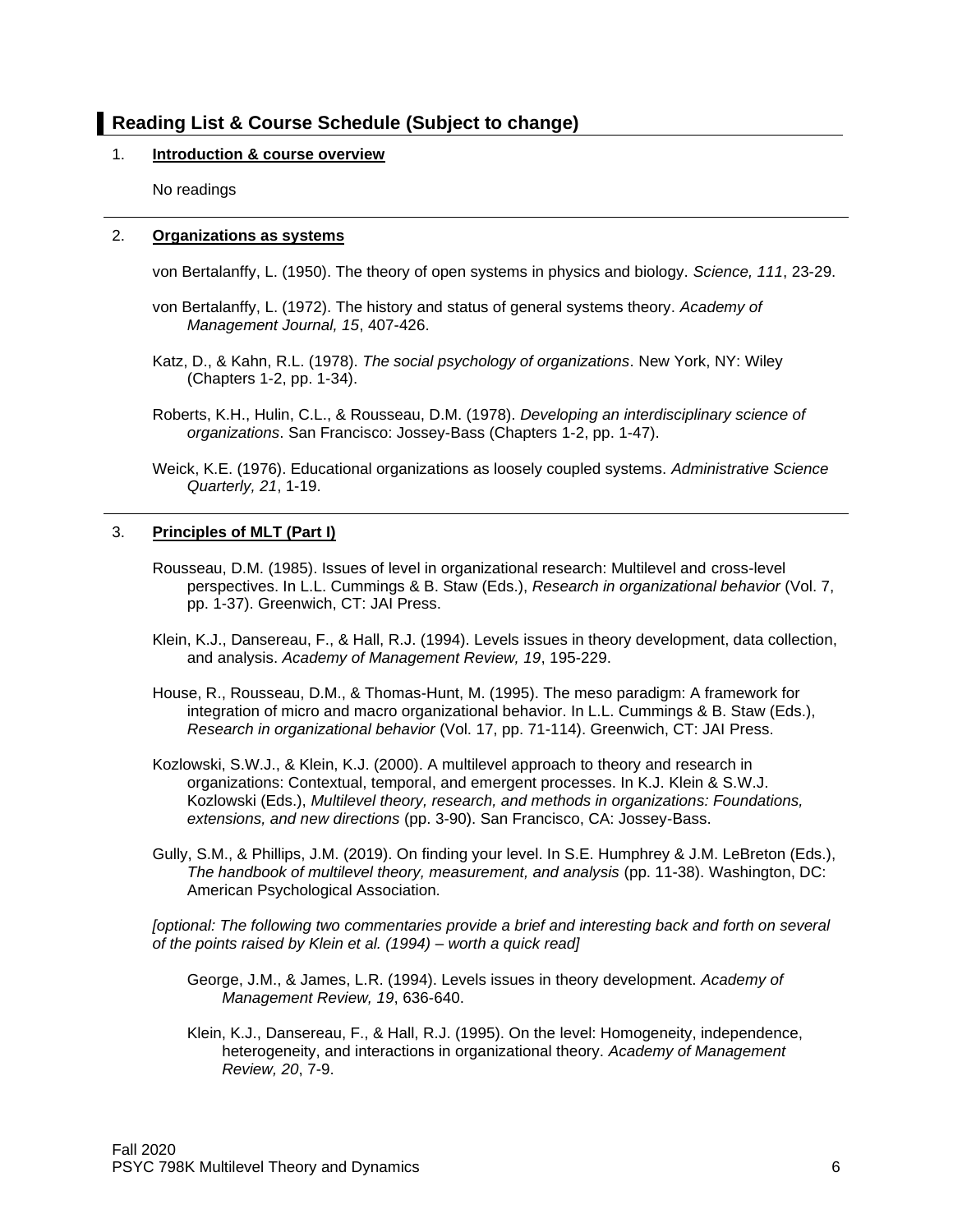#### 4. **Principles of MLT (Part II)**

- Campbell, D. T. (1958). Common fate, similarity, and other indices of the status of aggregates of persons as social entities. *Behavioral Science, 3*, 14-25.
- Freeman, J. (1980). The unit problem in organizational research. In W.M. Evan (Ed.), *Frontiers in organization and management* (pp. 59-68). New York, NY: Praeger.
- Chan, D. (1998). Functional relations among constructs in the same content domain at different levels of analysis: A typology of composition models. *Journal of Applied Psychology, 83*, 234- 246.
- Morgeson, F.P., & Hofmann, D.A. (1999). The structure and function of collective constructs: Implications for multilevel research and theory development. *Academy of Management Review, 24*, 249-265.
- Mathieu, J.E., & Luciano, M.M. (2019). Multilevel emergence in work collectives. In S.E. Humphrey & J.M. LeBreton (Eds.), *The handbook of multilevel theory, measurement, and analysis* (pp. 163-186). Washington, DC: American Psychological Association.

#### 5. **MLT methods: Aggregation, analysis, & validation**

- *Before class, install the base R program for your OS [\(http://cran.us.r-project.org\)](http://cran.us.r-project.org/) and install the*  multilevel*,* nlme*, and* lme4 *packages. I also recommend downloading and using RStudio [\(http://www.rstudio.com/products/rstudio/download\)](http://www.rstudio.com/products/rstudio/download) when using R, but it is not required.*
- Jebb, A.T., Tay, L., Ng, V., & Woo, S. (2019). Construct validation in multilevel studies. In S.E. Humphrey & J.M. LeBreton (Eds.), *The handbook of multilevel theory, measurement, and analysis* (pp. 253-278). Washington, DC: American Psychological Association.
- Krasikova, D.V., & LeBreton, J.M. (2019). Multilevel measurement: Agreement, reliability, and nonindependence. In S.E. Humphrey & J.M. LeBreton (Eds.), *The handbook of multilevel theory, measurement, and analysis* (pp. 279-304). Washington, DC: American Psychological Association.
- Gonzalez-Roma, V., & Hernandez, A. (2017). Multilevel modeling: Research-based lessons for substantive researchers. *Annual Review of Organizational Psychology and Organizational Behavior, 4*, 183-210.
- Enders, C.K., & Tofighi, D. (2007). Centering predictors in cross-sectional multilevel models: A new look at an old issue. *Psychological Methods, 12*, 121-138
- Scherbaum, C.A., & Pesner, E. (2019). Power analysis for multilevel research. In S.E. Humphrey & J.M. LeBreton (Eds.), *The handbook of multilevel theory, measurement, and analysis* (pp. 329- 352). Washington, DC: American Psychological Association.
- [optional] Preacher, K.J., Zyphur, M.J., & Zhang, Z. (2010). A general multilevel SEM framework for assessing multilevel mediation. *Psychological Methods, 15*, 209-233.
- [skim as needed] Bliese, P. (2016). Multilevel modeling in R: A brief introduction to R, the multilevel package and the nlme package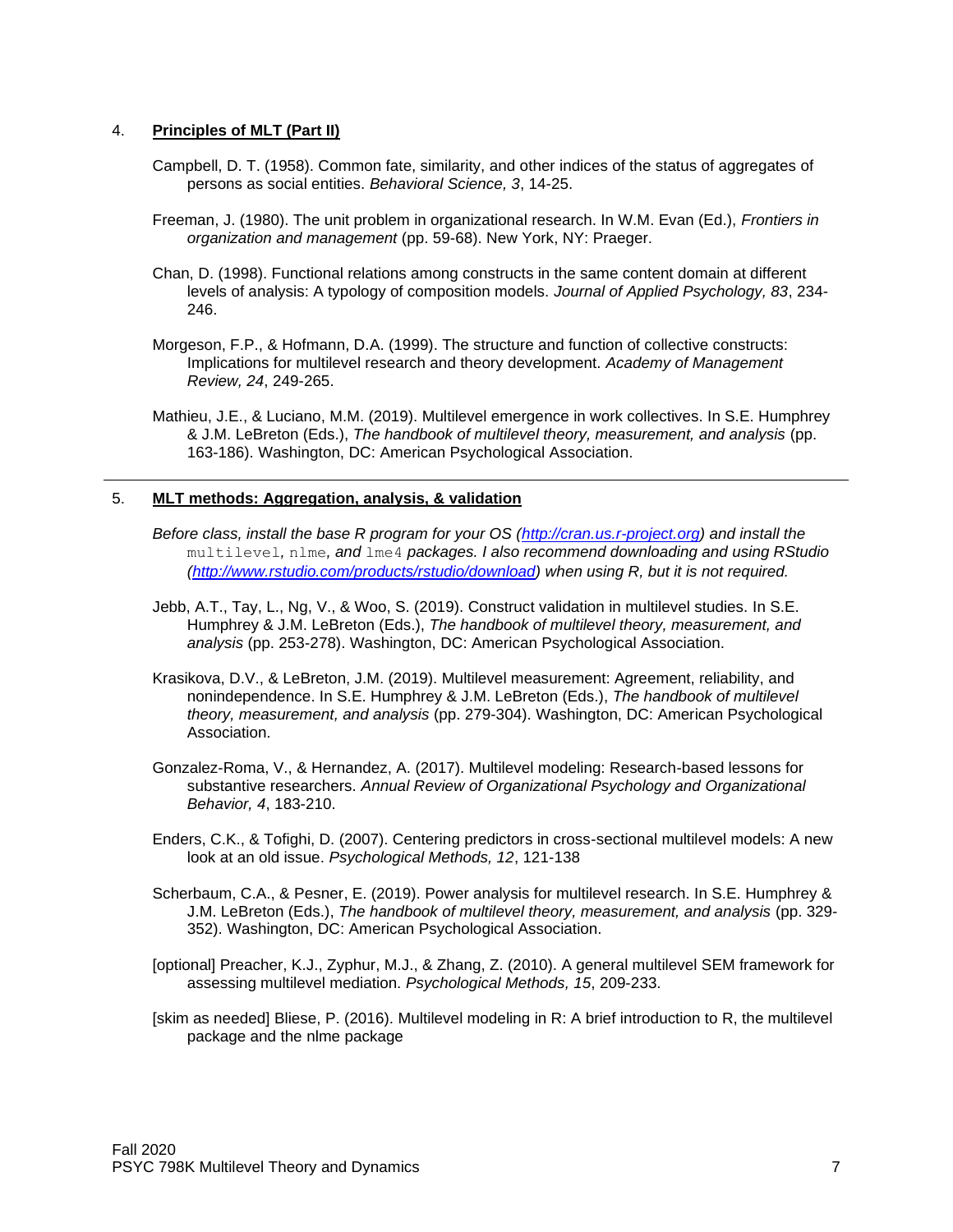#### 6. **Dynamics and emergence in ML systems**

\* FOCAL COMPUTATIONAL MODEL FOR TEAM PROJECT \*

Dionne, S.D., Sayama, H., Hao, C., & Bush, B.J. (2010). The role of leadership in shared mental model convergence and team performance improvement: An agent-based computational model. *The Leadership Quarterly, 21*, 1035-1049.

Goldstein, J. (1999). Emergence as a construct: History and issues. *Emergence, 1*, 49-72.

Corning, P.A. (2002). The re-emergence of "emergence": A venerable concept in search of a theory. *Complexity, 7*, 18-30.

- Aiken, J.R., Hanges, P.J., & Chen, T. (2019). The means are the ends: Complexity science in organizational research. In S.E. Humphrey & J.M. LeBreton (Eds.), *The handbook of multilevel theory, measurement, and analysis* (pp. 115-140). Washington, DC: American Psychological Association.
- Kozlowski, S.W.J., Chao, G.T., Grand, J.A., Braun, M.T., & Kuljanin, G. (2013). Advancing multilevel research design: Capturing the dynamics of emergence. *Organizational Research Methods, 16*, 581-615.
- Gorman, J.C., Dunbar, T.A., Grimm, D., & Gipson, C.L. (2017). Understanding and modeling teams as dynamical systems. *Frontiers in Psychology, 8*, 1053.

#### 7. **Network science and MLT**

- Brass, D.J., & Borgatti, S.P. (2019). Multilevel thoughts on social networks. In S.E. Humphrey & J.M. LeBreton (Eds.), *The handbook of multilevel theory, measurement, and analysis* (pp. 187- 200). Washington, DC: American Psychological Association.
- Paruchuri, S., Goossen, M.C., & Phelps, C. (2019). Conceptual foundations of multilevel social networks. In S.E. Humphrey & J.M. LeBreton (Eds.), *The handbook of multilevel theory, measurement, and analysis* (pp. 201-221). Washington, DC: American Psychological Association.
- Kalish, Y. (2013). Harnessing the power of social network analysis to explain organizational phenomena. In J.M. Cortina & R.S. Landis (Eds.), *Modern Research Methods for the Study of Behavior in Organizations* (pp. 99-135). New York, NY: Routledge.
- Contractor, N.S., Wasserman, S., & Faust, K. (2006). Testing multitheoretical, multilevel hypotheses about organizational networks: An analytic framework and empirical example. *Academy of Management Review, 31*, 681-703.
- Carter, D.R., DeChurch, L.A., Braun, M.T., & Contractor, N.S. (2015). Social network approaches to leadership: An integrative conceptual review. *Journal of Applied Psychology, 100*, 3, 597-622.

#### 8. **Computational theory**

- Macy, M.W., & Willer, R. (2002). From factors to actors: Computational sociology and agent-based modeling. *Annual Review of Sociology, 28*, 143-166.
- Davis, J.P., Eisenhardt, K.M., & Bingham, C.B. (2007). Developing theory through simulation methods. *Academy of Management Review, 32*, 480-499.